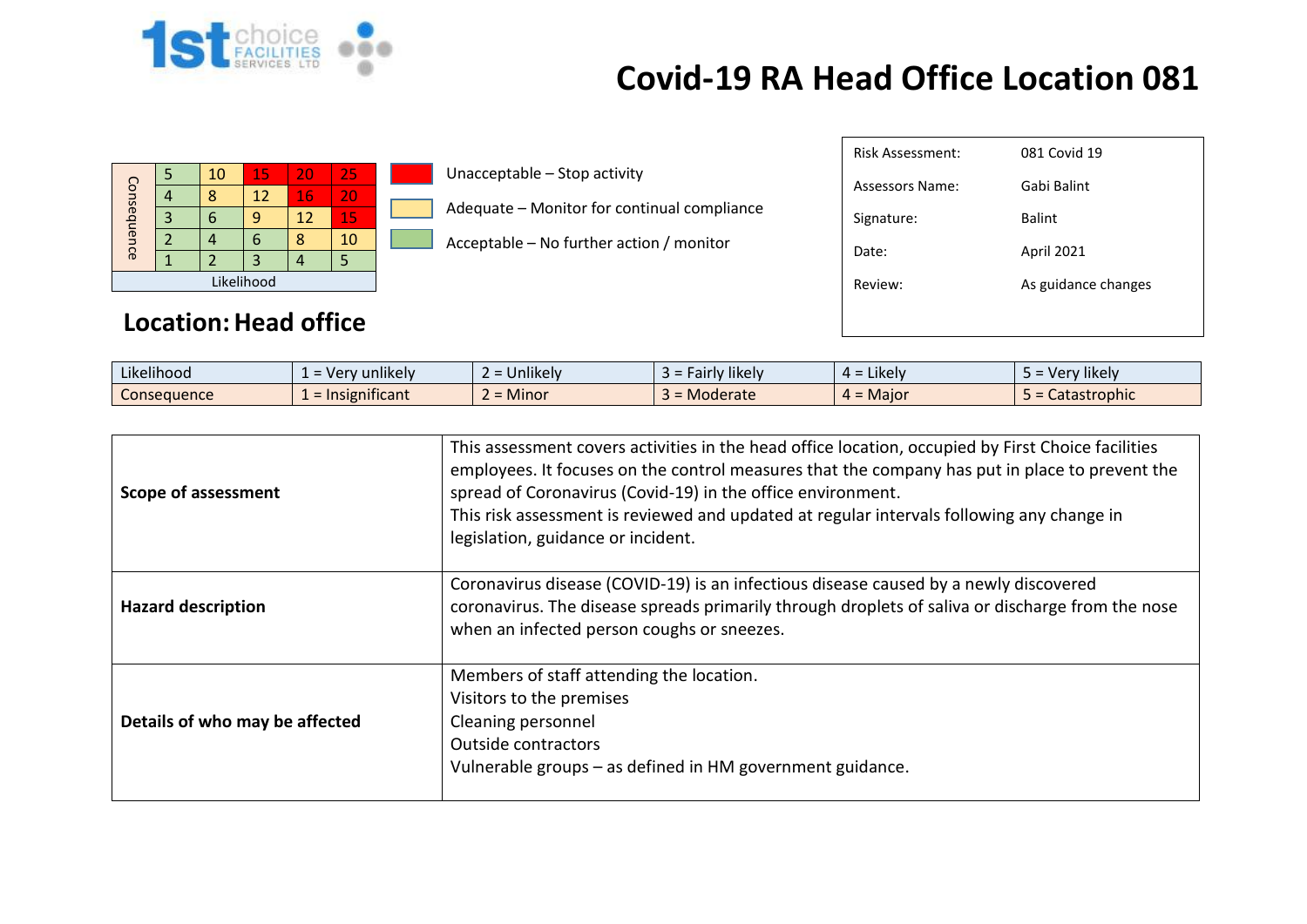

| Hazard                         | Who can be                                                                                                                                                                                                                                                           | <b>Risk Rating</b> |              |              | Control measures in place                                                                                                                                                                                                                                                                                                                                                                                                                                                                                                                                                                                                                                                                                                                                                                                                                                                                                                                                                                                                                                      |                | <b>Residual Risk</b> |              |
|--------------------------------|----------------------------------------------------------------------------------------------------------------------------------------------------------------------------------------------------------------------------------------------------------------------|--------------------|--------------|--------------|----------------------------------------------------------------------------------------------------------------------------------------------------------------------------------------------------------------------------------------------------------------------------------------------------------------------------------------------------------------------------------------------------------------------------------------------------------------------------------------------------------------------------------------------------------------------------------------------------------------------------------------------------------------------------------------------------------------------------------------------------------------------------------------------------------------------------------------------------------------------------------------------------------------------------------------------------------------------------------------------------------------------------------------------------------------|----------------|----------------------|--------------|
|                                | harmed & how                                                                                                                                                                                                                                                         |                    | $\mathsf{C}$ | $\mathsf{R}$ |                                                                                                                                                                                                                                                                                                                                                                                                                                                                                                                                                                                                                                                                                                                                                                                                                                                                                                                                                                                                                                                                |                | $\mathsf C$          | $\mathsf{R}$ |
| Travelling to work<br>location | Employees and<br>others. A risk of<br>transmission of the<br>virus exists for<br>anyone in close<br>proximity of an<br>infected person or<br>in a position where<br>they touch a<br>contaminated<br>surface and then<br>their face to<br>contract<br>Covid-19        | 4                  | 4            | 16           | Personnel are advised to avoid public transport where possible.<br>$\bullet$<br>Where public transport cannot be avoided, face coverings must be worn.<br>$\bullet$<br>Personnel are advised to, so far as is possible, use their own vehicles and travel alone.<br>$\bullet$<br>Where personnel have no option but to share transport, journeys should be shared<br>$\bullet$<br>with the same individuals and with the minimum number of people possible.<br>Maintaining good ventilation (open windows) and facing away from each other may<br>help in reducing transmission. Personnel should wear face coverings when travelling<br>with persons other than those from the same household.<br>Personnel are advised to clean vehicles regularly using gloves and sanitising products<br>$\bullet$<br>with emphasis on handles and other areas where passengers may touch surfaces.<br>Upon arrival at the location and prior to commencing work, personnel are required<br>$\bullet$<br>sanitise or preferably wash hands as per HM Government guidelines | 2              | 4                    | 8            |
| Use of workstations            | <b>Employees and</b><br>others. A risk of<br>transmission of the<br>virus exists for<br>anyone in close<br>proximity of an<br>infected person or<br>in a position where<br>they touch a<br>contaminated<br>surface and then<br>their face to<br>contract<br>Covid-19 | 4                  | 4            | 16           | Protection is in place between all opposing desks.<br>$\bullet$<br>Maximum occupancy of the location has been determined to permit safe working<br>$\bullet$<br>conditions.<br>Office attendance has been staggered to permit safe working procedures.<br>$\bullet$<br>All washrooms, meeting rooms and side offices have been assessed for space and<br>$\bullet$<br>maximum occupancy determined.<br>Automatic sanitising stations/bottle hand sanitisers are positioned at various locations<br>$\bullet$<br>throughout the location.<br>Sanitising wipes are available for personnel to sanitise desks, chair arms and other<br>$\bullet$<br>equipment prior to commencing work and at regular intervals.<br>Hot desking is permitted in designated areas only.<br>$\bullet$<br>Closed bins are available for the disposal of used sanitising wipes and tissues.<br>$\bullet$                                                                                                                                                                              | $\overline{2}$ | 4                    | 8            |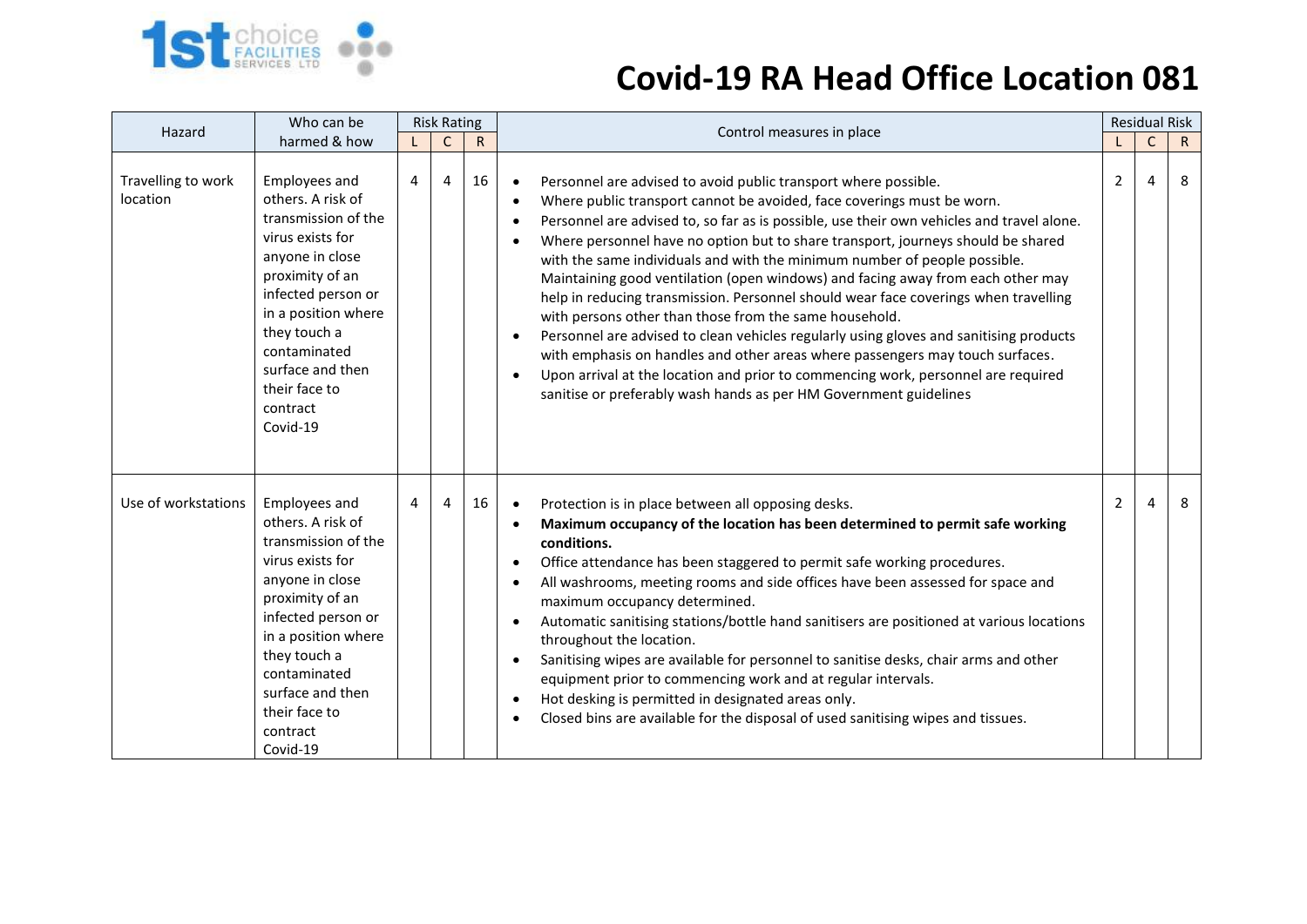

| Movement around<br>the office location | Employees and<br>others. A risk of<br>transmission of the<br>virus exists for<br>anyone in close<br>proximity of an<br>infected person or<br>in a position where<br>they touch a<br>contaminated<br>surface and then<br>their face to<br>contract Covid-19 | 3 | $\overline{4}$ | 12 | Signage is in place to emphasise social distancing requirements with special emphasis<br>$\bullet$<br>at pinch points.<br>Planning of workstations in place to reduce the need to move around the office<br>location.<br>Personnel required to observe others when moving around and to allow safe<br>distancing.<br>Maximum occupancy levels of meeting rooms and welfare facilities etc. is signed at<br>each location.<br>In all common areas wear of face mask is mandatory. | $\overline{2}$ | 4              | 8 |
|----------------------------------------|------------------------------------------------------------------------------------------------------------------------------------------------------------------------------------------------------------------------------------------------------------|---|----------------|----|----------------------------------------------------------------------------------------------------------------------------------------------------------------------------------------------------------------------------------------------------------------------------------------------------------------------------------------------------------------------------------------------------------------------------------------------------------------------------------|----------------|----------------|---|
| Bathroom / toilet<br>facilities        | Employees and<br>others. A risk of<br>transmission of the<br>virus exists for<br>anyone in close<br>proximity of an<br>infected person or<br>in a position where<br>they touch a<br>contaminated<br>surface and then<br>their face to<br>contract Covid-19 | 3 | 4              | 12 | All bathroom / toilet locations have been assessed for maximum occupancy<br>Personnel are instructed to wait outside in the corridor until the facility becomes<br>available.<br>Touch free hand washing and drying facilities are in place.<br>٠<br>The facilities are checked on a regular basis for cleanliness and availability of soaps<br>etc.<br>In all common areas wear of face mask is mandatory.                                                                      | 2              | $\overline{4}$ | 8 |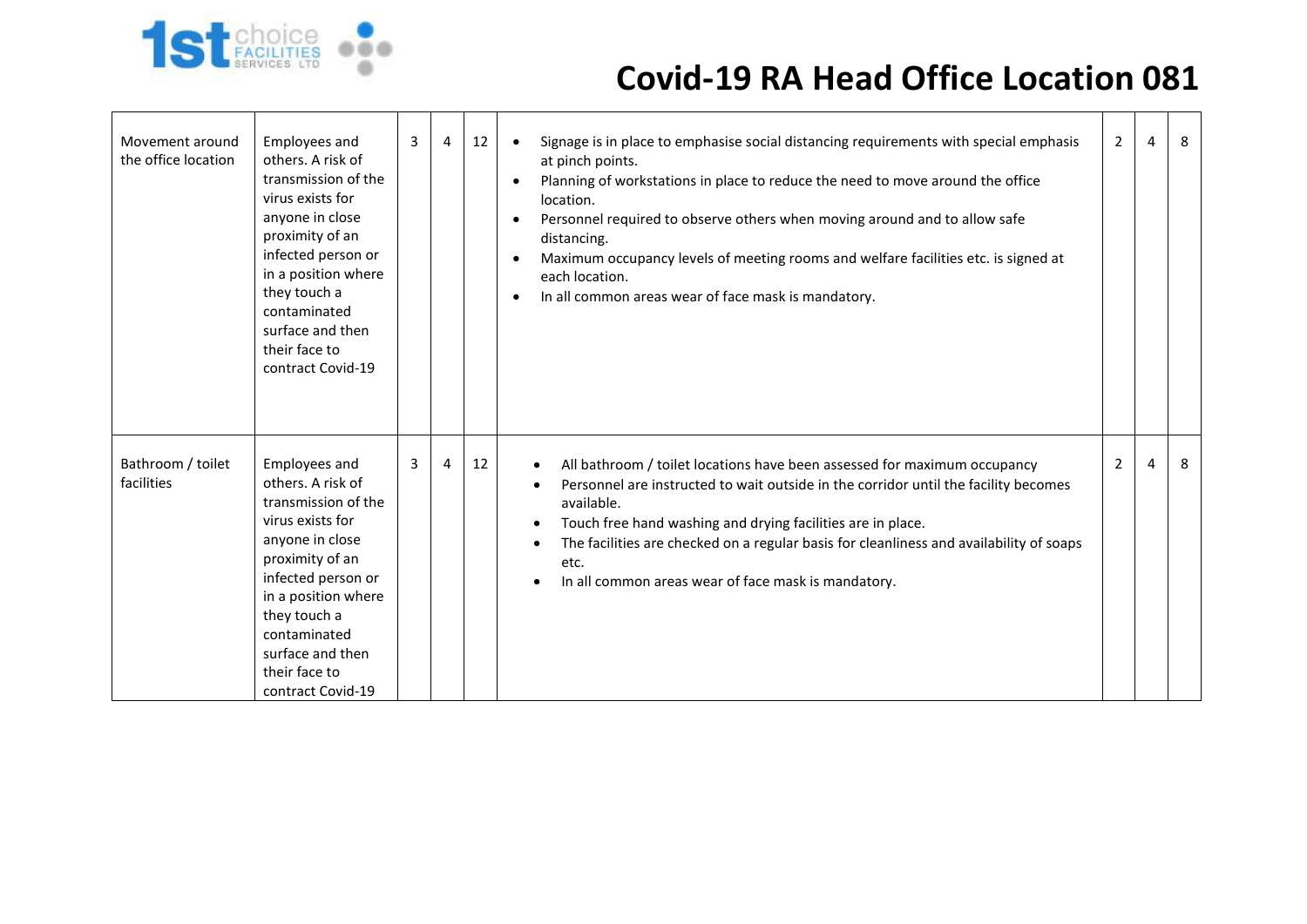

| Canteens and<br>breakout areas                                     | Employees and<br>others. A risk of<br>transmission of the<br>virus exists for<br>anyone in close<br>proximity of an<br>infected person or<br>in a position where<br>they touch a<br>contaminated<br>surface and then<br>their face to<br>contract Covid-19 | 3 | $\overline{4}$ | 12 | Canteens and breakout areas have been assessed for maximum occupancy<br>$\bullet$<br>Personnel are instructed to use their own cutlery and crockery where practical.<br>$\bullet$<br>Break times are staggered to avoid congestion.<br>Personnel are recommended not to make others drinks and to vacate the area as<br>soon as they have finished.<br>Closed bins are available for the disposal of used sanitising wipes and tissues.<br>$\bullet$<br>Personnel are requested to clean and sanitise areas used / touched after each use<br>using available sanitising wipes.<br>Facilities have in depth cleaning on a daily basis.<br>In all common areas wear of face mask is mandatory.<br>$\bullet$ | $\overline{2}$ | 4 | 8 |
|--------------------------------------------------------------------|------------------------------------------------------------------------------------------------------------------------------------------------------------------------------------------------------------------------------------------------------------|---|----------------|----|-----------------------------------------------------------------------------------------------------------------------------------------------------------------------------------------------------------------------------------------------------------------------------------------------------------------------------------------------------------------------------------------------------------------------------------------------------------------------------------------------------------------------------------------------------------------------------------------------------------------------------------------------------------------------------------------------------------|----------------|---|---|
| Attending meetings<br>& use of meeting<br>rooms at the<br>location | Employees and<br>others. A risk of<br>transmission of the<br>virus exists for<br>anyone in close<br>proximity of an<br>infected person or<br>in a position where<br>they touch a<br>contaminated<br>surface and then<br>their face to<br>contract Covid-19 | 3 | 4              | 12 | Meeting rooms have been assessed for maximum occupancy which is signed at the<br>entrance.<br>Attendance at meetings is strictly limited to the occupancy limit.<br>$\bullet$<br>Additional facilities are in place to allow for remote attendance.<br>$\bullet$<br>Meeting rooms are cleaned and sanitised after each use using available sanitising<br>wipes with an in depth clean on a daily basis.<br>In all common areas wear of face mask is mandatory.                                                                                                                                                                                                                                            | $\overline{2}$ | 4 | 8 |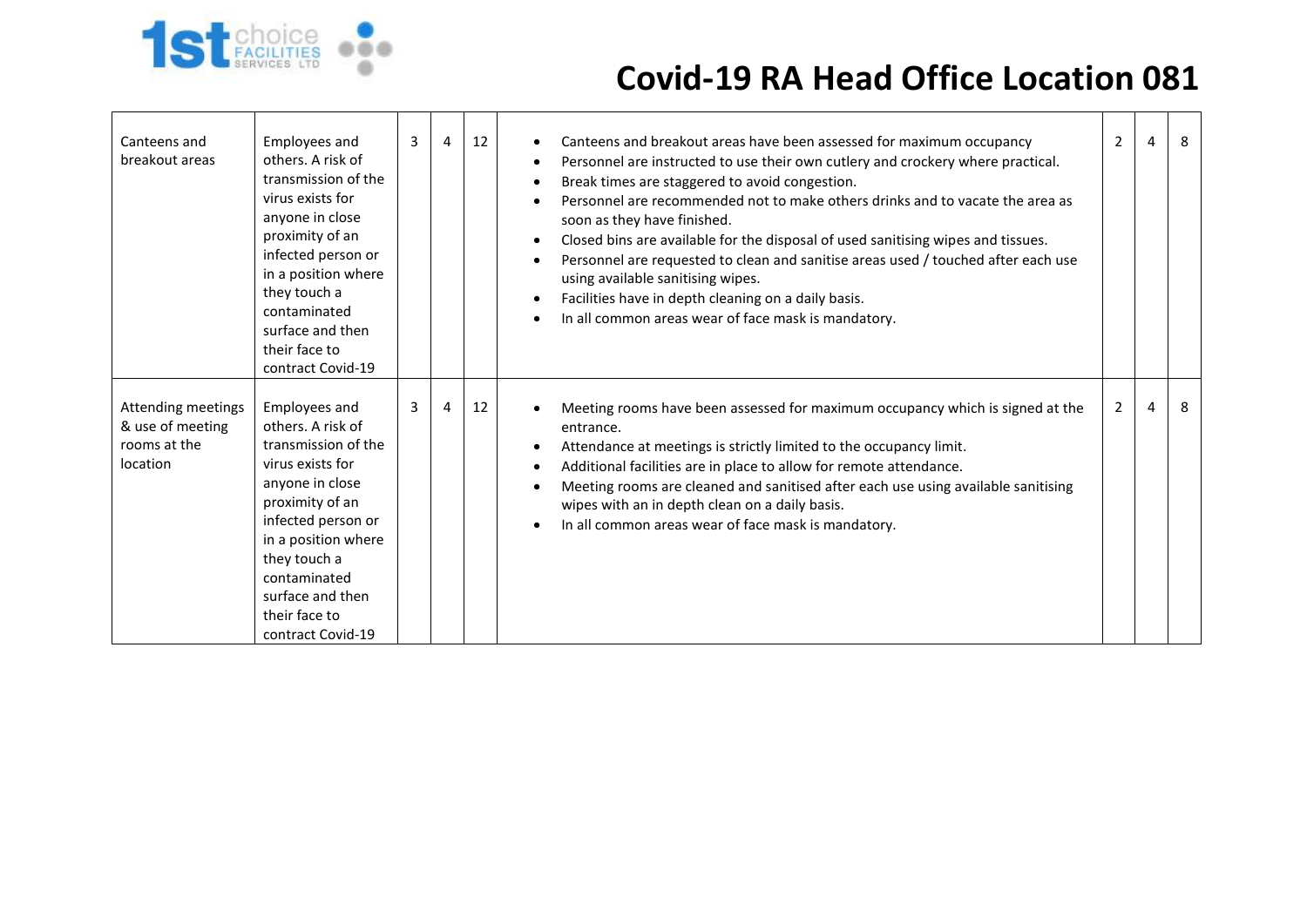

| Deliveries to the<br>location                         | Employees and<br>Others (delivery<br>personnel). A risk<br>of transmission of<br>the virus exists for<br>anyone in close<br>proximity of an<br>infected person or<br>in a position where<br>they touch a<br>contaminated<br>surface and then<br>their face to<br>contract Covid-19 | 3 | 4 | 12 | Deliveries are pre-planned so far as practical. Personal deliveries are not permitted.<br>Contactless signing procedures in place.<br>$\bullet$<br>All delivery personnel are required to wear a face covering and sanitise hands prior<br>to entering the location.<br>Delivered material is sanitised so far as reasonably practicable prior to distribution.                                                                                                                                                                                                                                                                                                                                                                                                                                                                                              | $\overline{2}$ | $\overline{a}$ | 8 |
|-------------------------------------------------------|------------------------------------------------------------------------------------------------------------------------------------------------------------------------------------------------------------------------------------------------------------------------------------|---|---|----|--------------------------------------------------------------------------------------------------------------------------------------------------------------------------------------------------------------------------------------------------------------------------------------------------------------------------------------------------------------------------------------------------------------------------------------------------------------------------------------------------------------------------------------------------------------------------------------------------------------------------------------------------------------------------------------------------------------------------------------------------------------------------------------------------------------------------------------------------------------|----------------|----------------|---|
| Contractors and<br>visitors attending<br>the location | Employees and<br>Others (delivery<br>personnel). A risk<br>of transmission of<br>the virus exists for<br>anyone in close<br>proximity of an<br>infected person or<br>in a position where<br>they touch a<br>contaminated<br>surface and then<br>their face to<br>contract Covid-19 | 3 | 4 | 12 | Infrequent visitors and contractors are advised to download the NHS test and trace<br>app and scan the QR code upon arrival.<br>Visitors are kept to a minimum and should only attend upon appointment.<br>$\bullet$<br>Infrequent visitors are required to wear face coverings and follow the covid-19<br>controls measures at all times when in attendance.<br>Visitors remain the responsibility of the person arranging the visit.<br>$\bullet$<br>All contractors are briefed on the control measures in place prior to attendance by<br>telephone or virtual meeting.<br>Contractors must provide risk assessments and method statements (including<br>Covid-19 controls) for all tasks prior to attending the location.<br>Contact with contractors to be kept to a minimum with all contractors and staff<br>maintaining social distancing measures. | $\overline{2}$ | 4              | 8 |